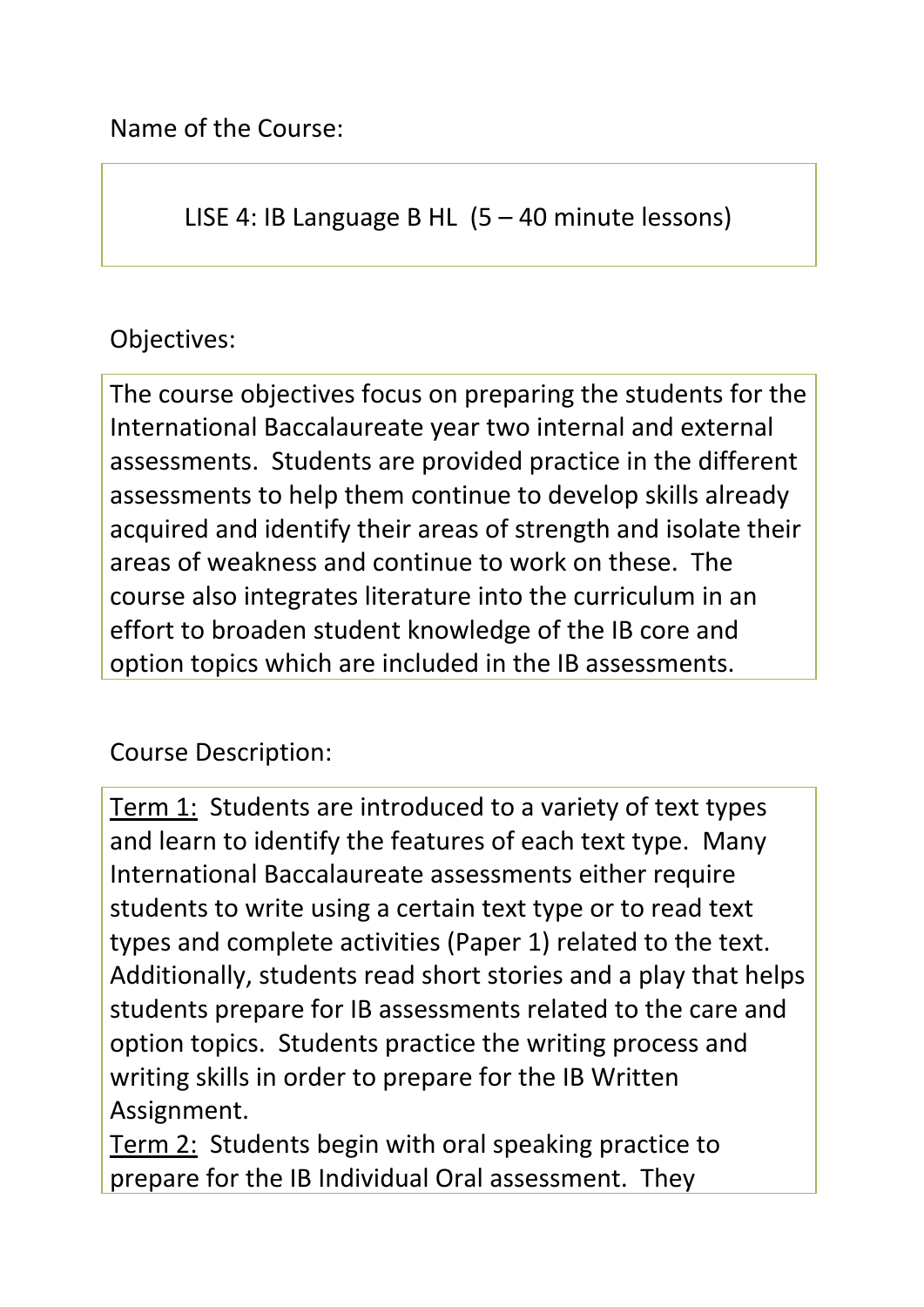complete a mock Individual Oral and then the IO assessed for the IB program. Students then complete a number of IB practice Paper 1s and Papers to prepare for the IB external assessments. Additionally, test strategies are discussed and then students complete a Mock IB Paper 1 and Paper 2. Finally, the students end the term with the IB external exams—Paper 1 and Paper 2.

Books and Resources:

*Of Mice and Men One Flew Over the Cuckoo's Nest* (play) by Dave Wasserman IB Paper 1 practice tests IB Paper 2 practice tests IB Written Assignment practice tests

Assessment:

### **Term 1: Written**

- 1. IB Written Assignment 1
- 2. IB Written Assignment 2
- 3. IB Written Assignment 3

### **Term 1: Oral**

- 1. Interactive Oral Presentation
- 2. Practice IB Individual Oral
- 3. Homework, materials, journal entries and use and quality of English

### **Term 2: Written**

1. IB Paper 1 Mock exam